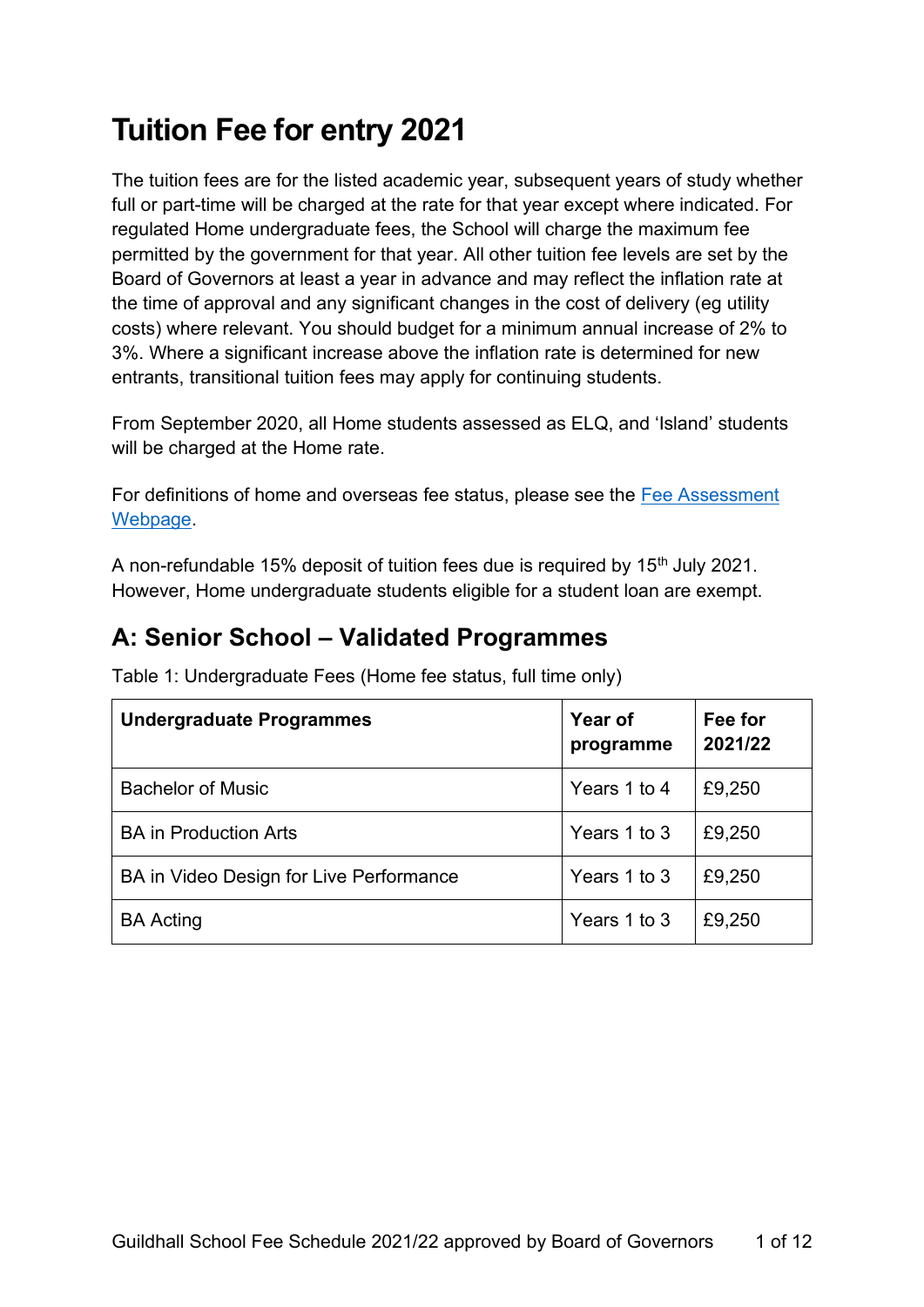| Table 2: Undergraduate fees (Overseas fee status, full time only) |
|-------------------------------------------------------------------|
|                                                                   |

| <b>Undergraduate Programmes</b>         | Year of<br>programme                                                        | Fee for<br>2021/22 |
|-----------------------------------------|-----------------------------------------------------------------------------|--------------------|
| <b>Bachelor of Music</b>                | Years 1 to 4                                                                | £22,800            |
| <b>BA in Production Arts</b>            | Years 1 to 3                                                                | £22,800            |
| BA in Video Design for Live Performance | Years 1 to 3                                                                | £22,800            |
| <b>BA Acting</b>                        | Years 1 and 2                                                               | £21,500            |
| <b>BA Acting</b>                        | Year 3<br>transitional<br>fee<br>(for students)<br>who started<br>year 1 in | £20,100            |
|                                         | 2019)                                                                       |                    |
| <b>BA in Acting Studies</b>             | Year 2                                                                      | £19,640            |

### Table 3: Master of Arts in Acting (full time only)

| <b>Fee status</b> | Year of<br>programme                     | Fee for<br>2021/22 |
|-------------------|------------------------------------------|--------------------|
| Home              | Year 2                                   | £9,250             |
| Home              | Year <sub>3</sub><br>transitional<br>fee | £10,050            |
|                   | (for students<br>starting in<br>2019)    |                    |
| Overseas          | Year 2                                   | £21,500            |
| Overseas          | Year <sub>3</sub><br>transitional<br>fee | £20,100            |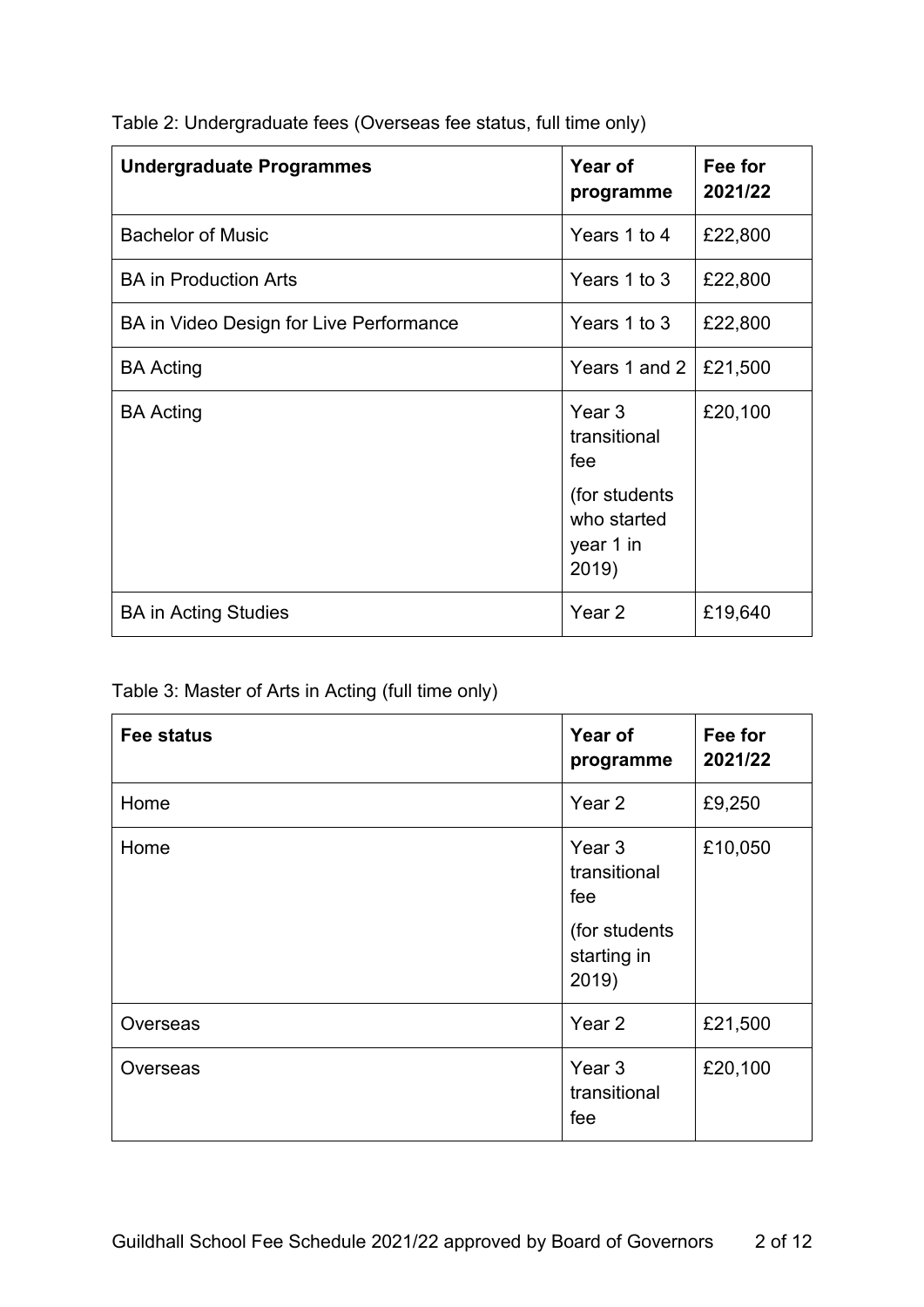Table 4: Master of Arts in Collaborative Theatre Production & Design (full time only)

| Fee status | Fee for<br>2021/22 |
|------------|--------------------|
| Home       | £10,050            |
| Overseas   | £22,800            |

Table 5: Master of Arts in Music Therapy (full time only)

| <b>Fee status</b> | Year of<br>programme | Fee for<br>2021/22 |
|-------------------|----------------------|--------------------|
| Home              | Year 1               | £10,050            |
| Home              | Year 2               | £6,700             |
| Overseas          | Year 1               | £22,800            |
| Overseas          | Year <sub>2</sub>    | £15,200            |

Table 6: Master or Arts in Opera Making and Writing (full time only)

| Fee status | Fee for<br>2021/22 |
|------------|--------------------|
| Home       | £10,050            |
| Overseas   | £22,800            |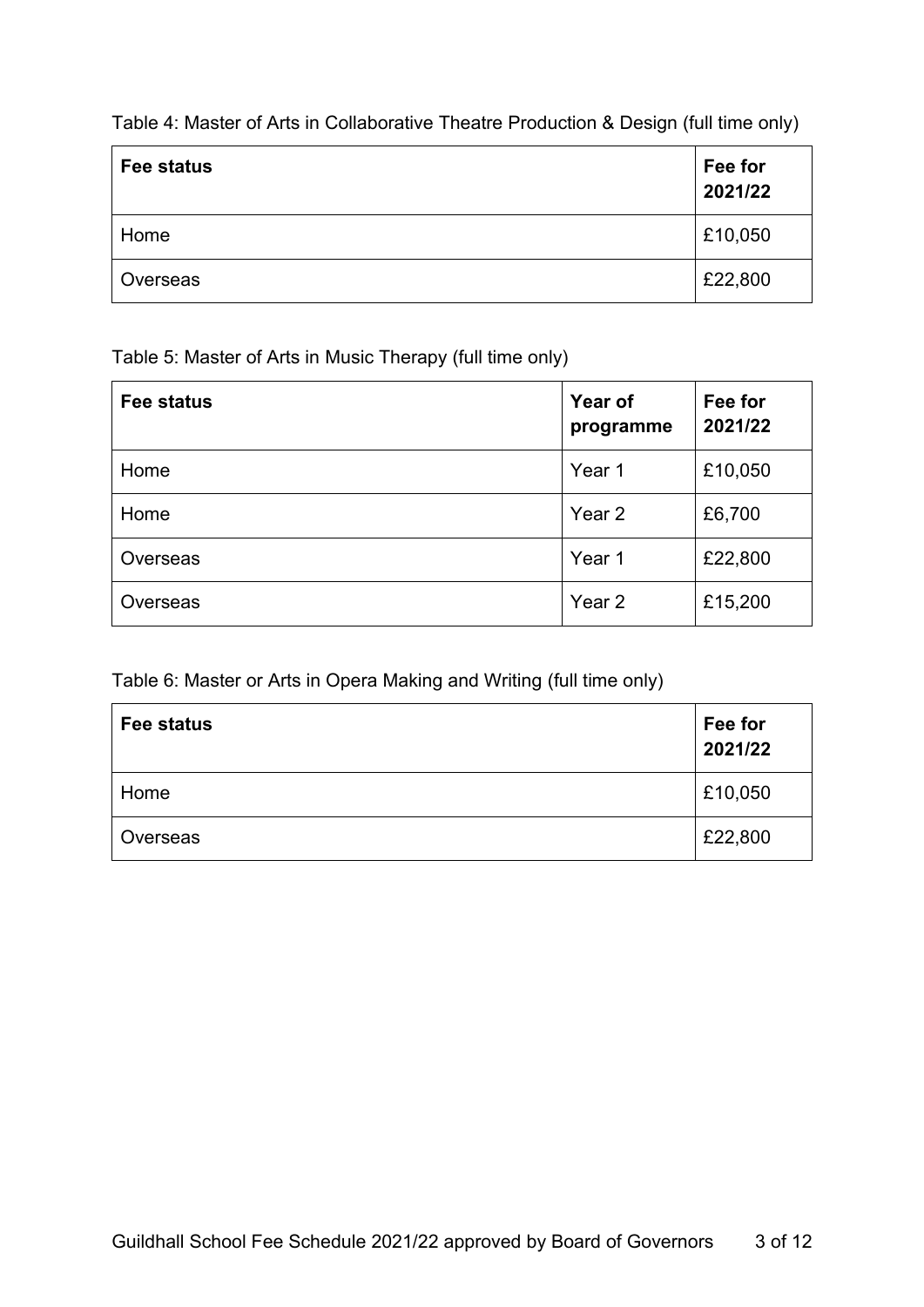| Fee<br><b>status</b> | <b>Mode of attendance</b>         | Year of<br>programme | Fee for<br>2021/22 |
|----------------------|-----------------------------------|----------------------|--------------------|
| Home                 | One year only (60 credits)        | Year 1               | £3,440             |
| Home                 | Two years $-$ year 1 (40 credits) | Year 1               | £2,760             |
| Home                 | Two years $-$ year 2 (20 credits) | Year 2               | £1,376             |
| Overseas             | One year only (60 credits)        | Year 1               | £9,790             |
| Overseas             | Two years $-$ year 1 (40 credits) | Year 1               | £7,850             |
| Overseas             | Two years $-$ year 2 (20 credits) | Year 2               | £3,910             |

Table 7: Postgraduate Certificate in Performance Teaching (part time only)

Table 8: Artist Diploma (full time only)

| Fee status | <b>Pathway</b>            | Fee for<br>2021/22 |
|------------|---------------------------|--------------------|
| Home       | All pathways except Opera | £6,700             |
| Home       | Opera                     | £11,500            |
| Overseas   | All pathways except Opera | £15,200            |
| Overseas   | Opera                     | £26,200            |

Table 9: Guildhall Artist Masters programme, Graduate Certificate Year – Performance or Composition (full-time only)

| Fee status | Fee for<br>2021/22 |
|------------|--------------------|
| Home       | £6,700             |
| Overseas   | £15,200            |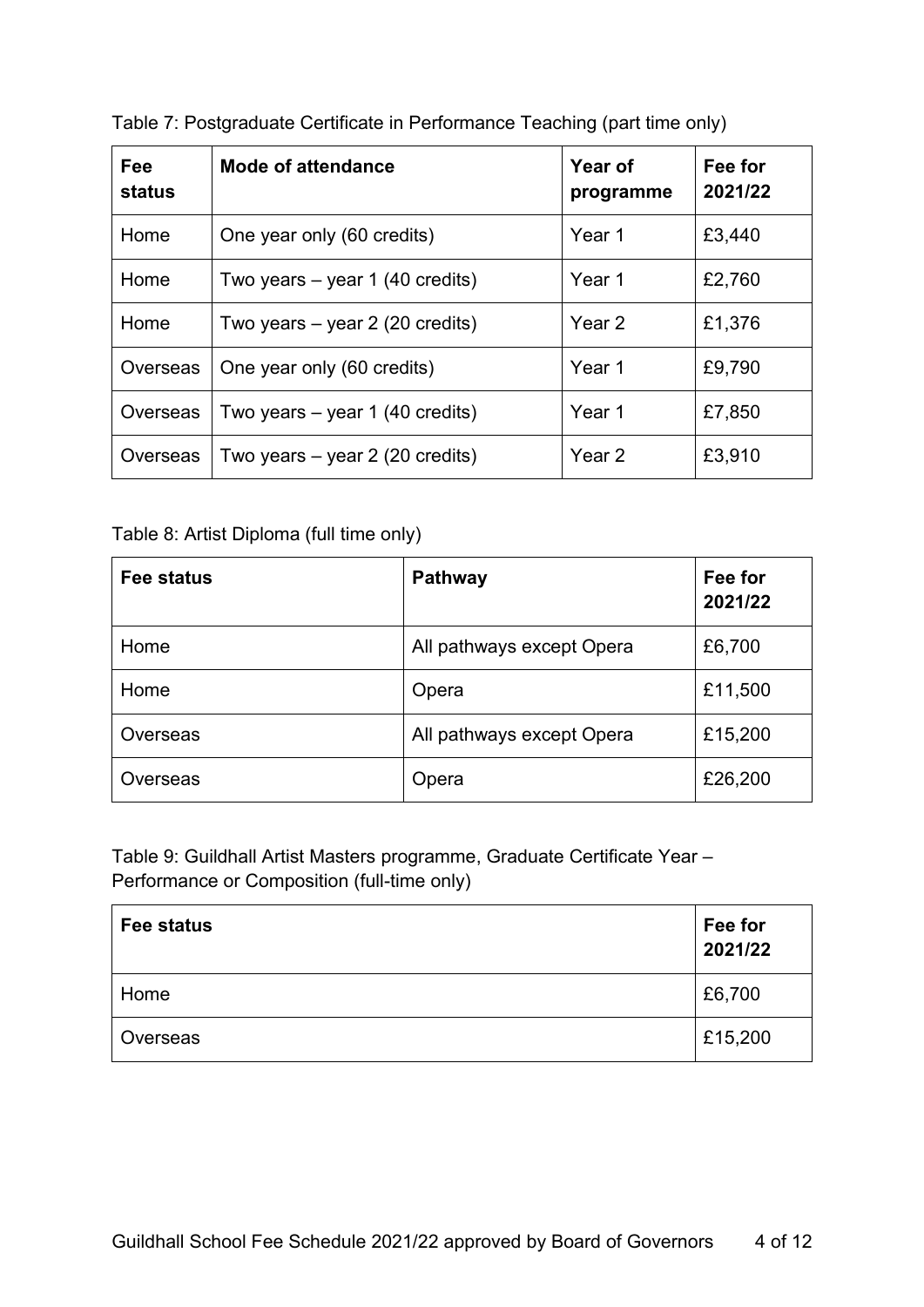Table 10: Guildhall Artist Masters programme, Part 1 (Home fee status, full-time, long year)

| <b>Pathway</b>                                                                                                                                                                                              | Fee for 2021/22 |
|-------------------------------------------------------------------------------------------------------------------------------------------------------------------------------------------------------------|-----------------|
| Advanced Instrumental Studies,                                                                                                                                                                              | £10,050         |
| Historical Performance (instrumental),                                                                                                                                                                      |                 |
| Jazz,                                                                                                                                                                                                       |                 |
| Chamber Music,                                                                                                                                                                                              |                 |
| Composition,                                                                                                                                                                                                |                 |
| Orchestral Artistry in in association with LSO.                                                                                                                                                             |                 |
| Vocal Studies (including Historical Performance<br>vocal)                                                                                                                                                   | £10,630         |
| <b>Opera Studies</b>                                                                                                                                                                                        | £11,500         |
| Repetiteur, Piano Accompanist or Harpsichordist.<br>Repetiteur, piano accompanists and harpsichordists<br>pay part-time fees for full-time study in recognition<br>of their service to the School community | £6,700          |

Table 11: Guildhall Artist Masters programme, Part 1 (Overseas fee status, full-time, long year)

| <b>Pathway</b>                                            | Fee for 2021/22 |
|-----------------------------------------------------------|-----------------|
| Advanced Instrumental Studies,                            | £22,800         |
| Historical Performance (instrumental),                    |                 |
| Jazz,                                                     |                 |
| Chamber Music,                                            |                 |
| Composition,                                              |                 |
| Orchestral Artistry in in association with LSO.           |                 |
| Vocal Studies (including Historical Performance<br>vocal) | £23,900         |
| <b>Opera Studies</b>                                      | £26,200         |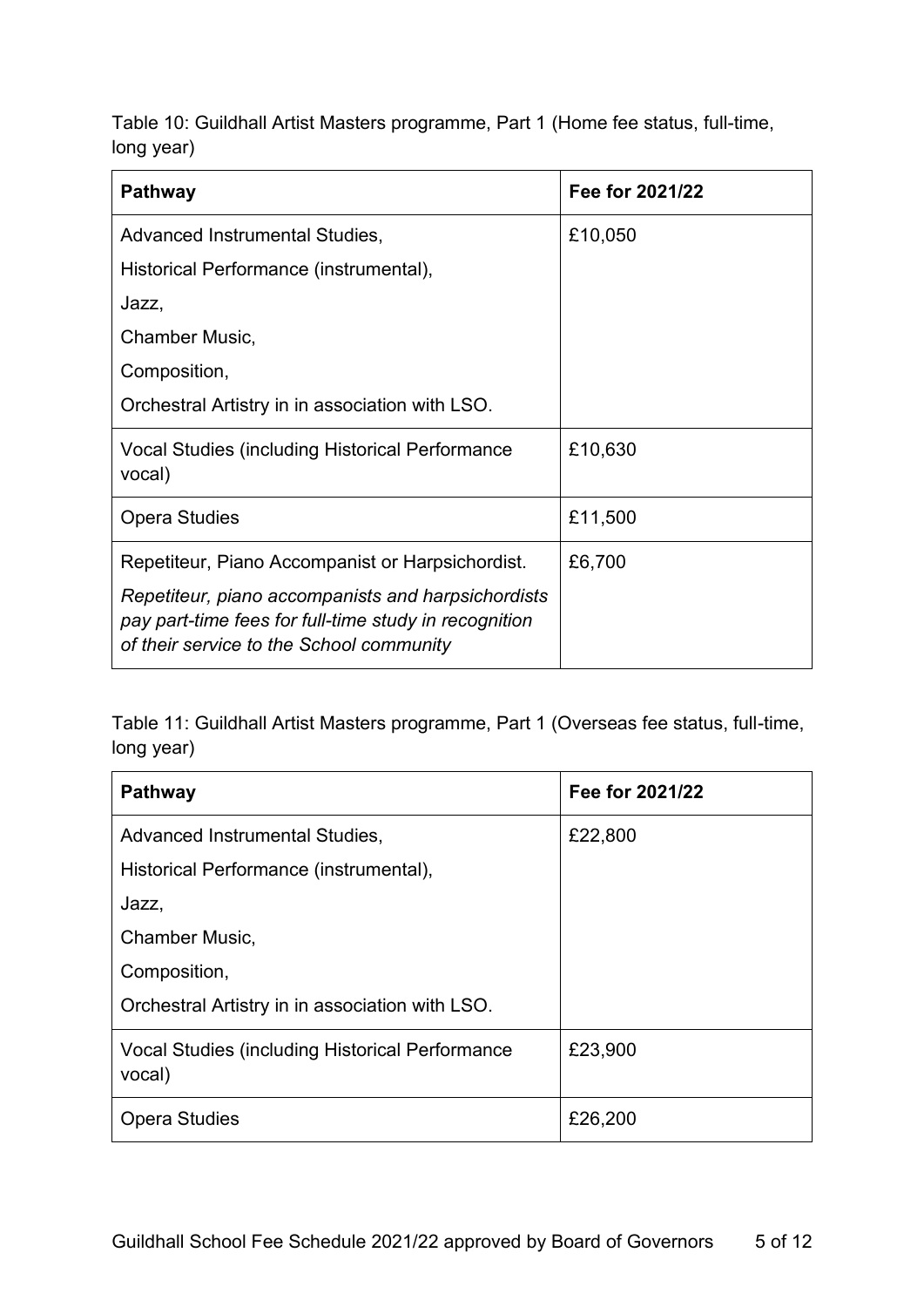| <b>Pathway</b>                                                                                                                                          | Fee for 2021/22 |
|---------------------------------------------------------------------------------------------------------------------------------------------------------|-----------------|
| Repetiteur, Piano Accompanist or Harpsichordist.                                                                                                        | £15,200         |
| Repetiteur, piano accompanists and harpsichordists<br>pay part-time fees for full-time study in recognition<br>of their service to the School community |                 |

Table 12: Guildhall Artist Masters programme Part 1 (Home fee status, part-time, long year)

| <b>Pathway</b>                         | Fee for<br>2021/22 |
|----------------------------------------|--------------------|
| Advanced Instrumental Studies,         | £6,700             |
| Historical Performance (instrumental), |                    |
| Jazz,                                  |                    |
| Chamber Music,                         |                    |
| Composition                            |                    |
| Vocal Studies (including HP vocal)     | £7,440             |

Table 13: Guildhall Artist Masters programme Part 1 (Oversea fee status, part-time, long year)

| <b>Pathway</b>                         | Fee for<br>2021/22 |
|----------------------------------------|--------------------|
| Advanced Instrumental Studies,         | £15,200            |
| Historical Performance (instrumental), |                    |
| Jazz,                                  |                    |
| Chamber Music,                         |                    |
| Composition                            |                    |
| Vocal Studies (including HP vocal)     | £16,980            |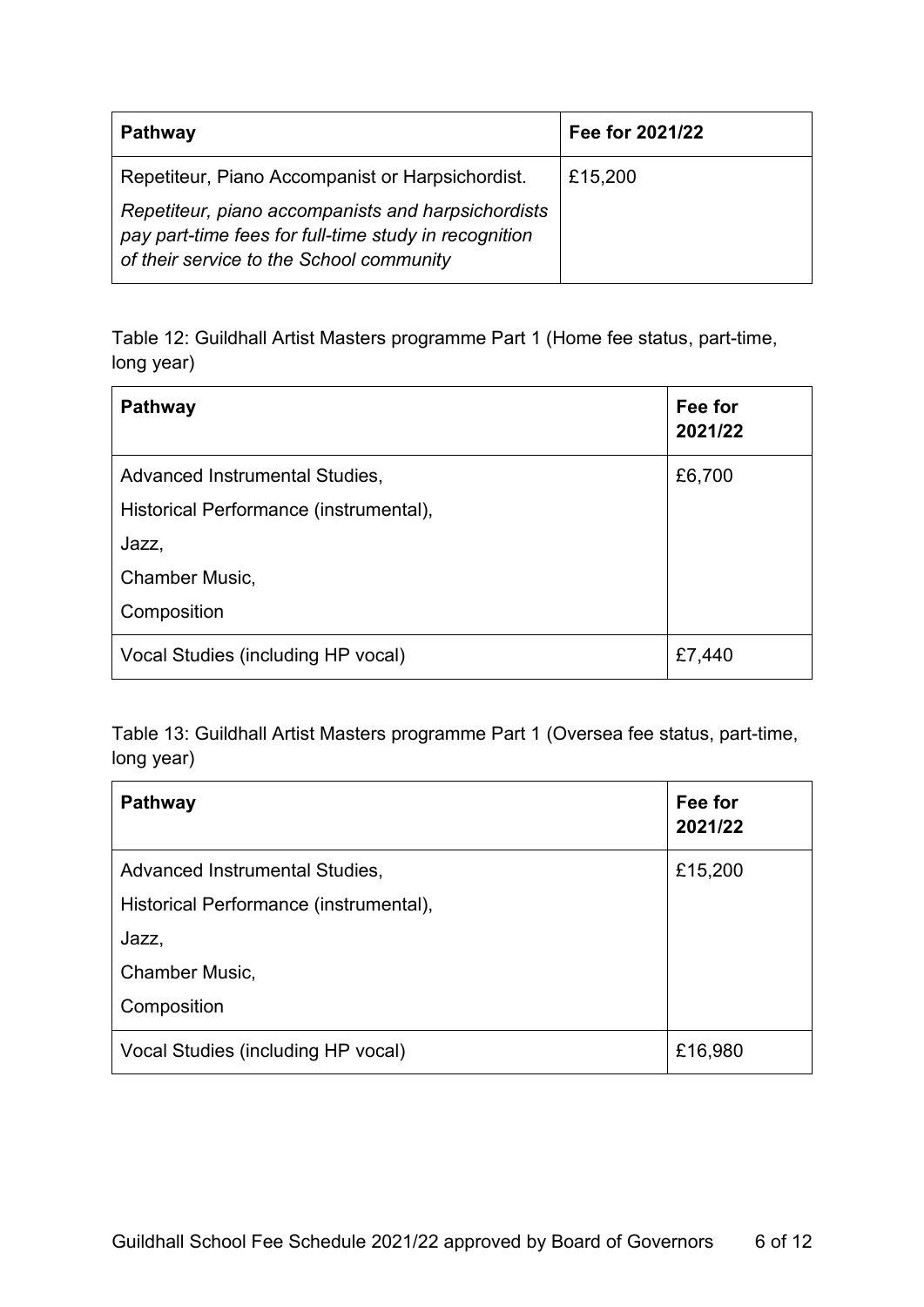Table 14: Guildhall Artist Masters programme, Part 2 (Home fee status, full-time only, long year)

| <b>Pathway</b>                                                                                                                                                                                              | Fee for 2021/22 |
|-------------------------------------------------------------------------------------------------------------------------------------------------------------------------------------------------------------|-----------------|
| Advanced Instrumental Studies,                                                                                                                                                                              | £10,050         |
| Historical Performance (instrumental),                                                                                                                                                                      |                 |
| Jazz,                                                                                                                                                                                                       |                 |
| Chamber Music,                                                                                                                                                                                              |                 |
| Composition,                                                                                                                                                                                                |                 |
| Orchestral Artistry in in association with LSO.                                                                                                                                                             |                 |
| Vocal Studies (including Historical Performance<br>vocal)                                                                                                                                                   | £10,630         |
| <b>Opera Studies</b>                                                                                                                                                                                        | £11,500         |
| Repetiteur, Piano Accompanist or Harpsichordist.<br>Repetiteur, piano accompanists and harpsichordists<br>pay part-time fees for full-time study in recognition<br>of their service to the School community | £6,700          |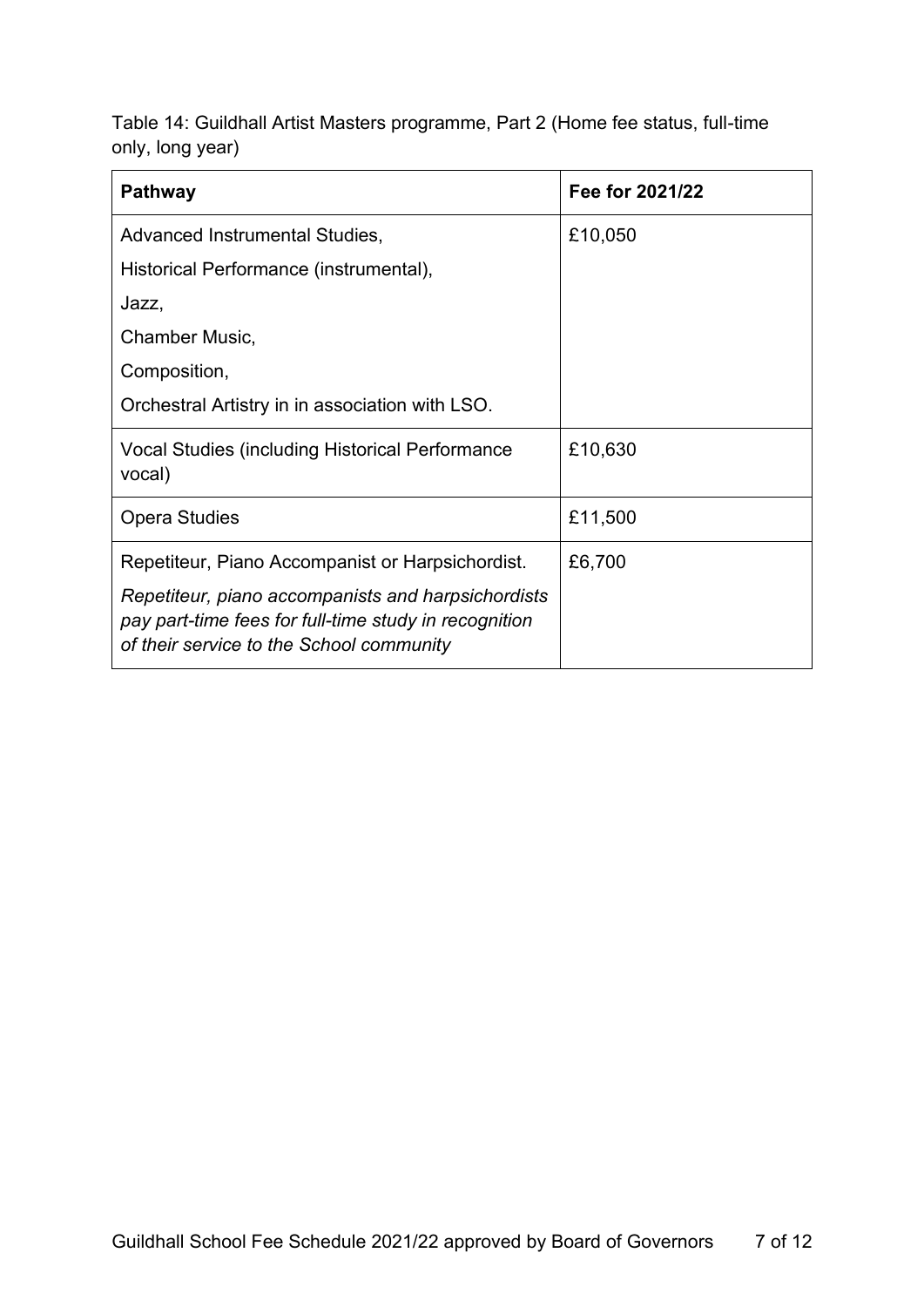Table 15: Guildhall Artist Masters programme, Part 2 (Overseas fee status, full-time only, long year)

| <b>Pathway</b>                                                                                                                                                                                              | Fee for 2021/22 |
|-------------------------------------------------------------------------------------------------------------------------------------------------------------------------------------------------------------|-----------------|
| Advanced Instrumental Studies,                                                                                                                                                                              | £22,800         |
| Historical Performance (instrumental),                                                                                                                                                                      |                 |
| Jazz,                                                                                                                                                                                                       |                 |
| Chamber Music,                                                                                                                                                                                              |                 |
| Composition,                                                                                                                                                                                                |                 |
| Orchestral Artistry in in association with LSO.                                                                                                                                                             |                 |
| Vocal Studies (including Historical Performance<br>vocal)                                                                                                                                                   | £23,900         |
| <b>Opera Studies</b>                                                                                                                                                                                        | £26,200         |
| Repetiteur, Piano Accompanist or Harpsichordist.<br>Repetiteur, piano accompanists and harpsichordists<br>pay part-time fees for full-time study in recognition<br>of their service to the School community | £15,200         |

#### Table 16: Research degrees (MPhil/DMus/PhD) (full-time)

| Fee status | Fee for<br>2021/22 |
|------------|--------------------|
| Home       | £6,219             |
| Overseas   | £14,120            |

#### Table 17: Research degrees (MPhil/DMus/PhD) (part-time)

| Fee status | Fee for<br>2021/22 |
|------------|--------------------|
| Home       | £3,730             |
| Overseas   | £8,490             |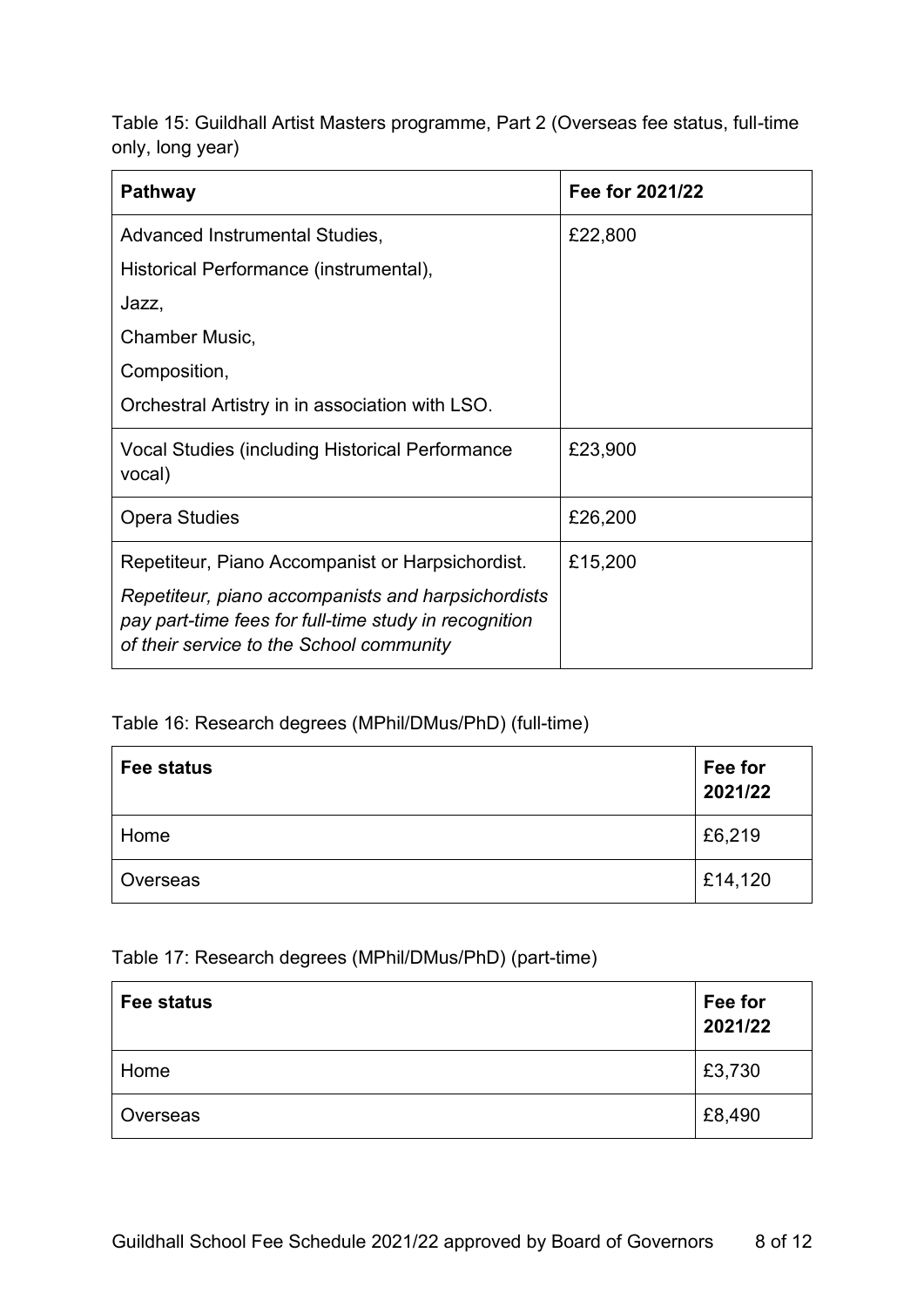| Table 18: Research degrees (MPhil/DMus/PhD) (Writing-up, Year 4 only) |  |
|-----------------------------------------------------------------------|--|
|-----------------------------------------------------------------------|--|

| <b>Fee status</b> | Fee for<br>2021/22                              |
|-------------------|-------------------------------------------------|
| Home              | £1000 per<br>term to a<br>maximum<br>of 3 terms |
| Overseas          | £1000 per<br>term to a<br>maximum<br>of 3 terms |

#### **Advanced Certificate programme** (not funded by Office for Students)

Please note that Advanced Certificate is **not** available to students requiring a Tier 4 student visa to study in the UK. Students from outside of the UK must be able to study in the UK on an alternative immigration status. Please enquire for advice. Students on the Repetiteur, piano accompaniment or harpsichord pathways pay reduced fees for full-time tuition in recognition of their service to the School community. Opera, Repetiteur, Piano Accompanist and Harpsichordist pathways are delivered on a full-time basis only.

Table 19: Advanced Certificate (Home fee status, full-time)

| <b>Pathway</b>                                           | Fee for 2021/22 |
|----------------------------------------------------------|-----------------|
| Opera                                                    | £11,500         |
| Repetiteur, Piano Accompanist or Harpsichordist   £6,700 |                 |
| All remaining pathways                                   | £14,240         |

Table 20: Advanced Certificate (Overseas fee status, full-time)

| <b>Pathway</b>                                            | Fee for 2021/22 |
|-----------------------------------------------------------|-----------------|
| Opera                                                     | £26,200         |
| Repetiteur, Piano Accompanist or Harpsichordist   £15,200 |                 |
| All remaining pathways                                    | £22,800         |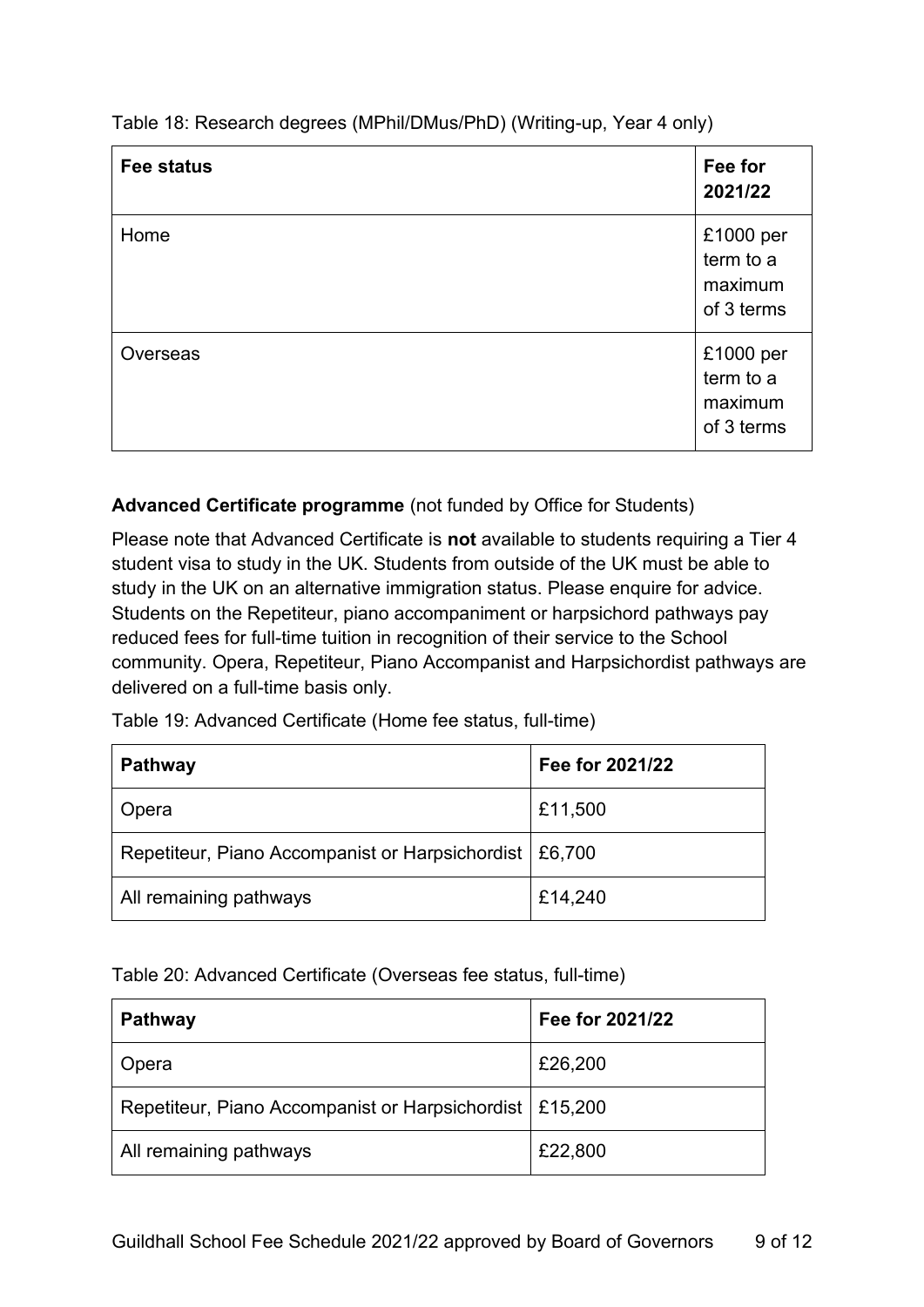Table 21: Advanced Certificate, all remaining pathways (excluding Opera, Repetiteur, Piano Accompanist or Harpsichordist) (part-time)

| <b>Pathway</b> | Fee for 2021/22 |
|----------------|-----------------|
| Home           | £9,450          |
| Overseas       | £15,200         |

## **B: Senior School – other tuition fees**

Table 22: Other Senior School tuition fees

| <b>Programme Name</b>                                                                                      | <b>Fee status</b> | Fee for 2021/22 |
|------------------------------------------------------------------------------------------------------------|-------------------|-----------------|
| Short-term study<br>programme (Music)                                                                      | Home              | £6,340          |
| Short-term study<br>programme (Music)                                                                      | Overseas          | £12,690         |
| Module fee (per 10 credits)<br>Note: excludes Principal<br><b>Study and Second Study</b><br><b>Modules</b> | Not applicable    | £543            |
| Extra-mural hourly rate                                                                                    | Not applicable    | £106            |

### **C: Other Senior School fees**

Table 23: Other Senior School fees

| Type of fee                                | Who pays                                                                    | Fee for 2021/22 |
|--------------------------------------------|-----------------------------------------------------------------------------|-----------------|
| <b>Returnable Library</b><br>deposit       | Extra mural music<br>students and Guildhall<br><b>Artist Junior Fellows</b> | £200            |
| <b>Sundial Court Halls of</b><br>Residence | <b>Tenants of Sundial Court</b>                                             | TBC             |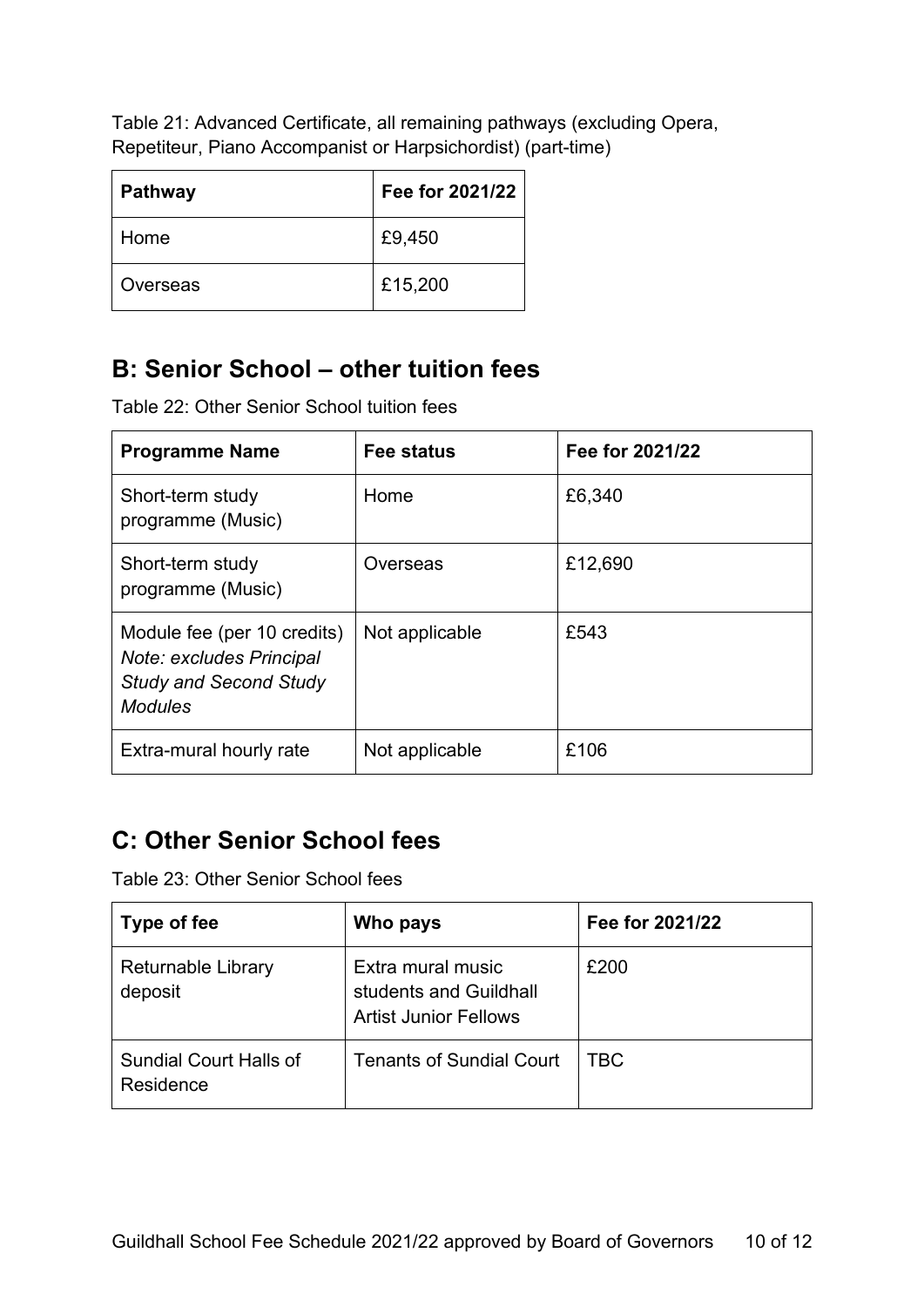Table 24a: Production Arts and Drama resit fee

| <b>Department</b>                                    | 2021/22 Resit fee |
|------------------------------------------------------|-------------------|
| Production Arts and Drama resit fee per<br>component | £52               |

Table 24b: Music fees for resit or where an exam has been deferred due to a professional engagement.

*Note: Where an accompanist is required the charge will be borne by the student. Note: Where a specialist instrument is provided for a final recital an additional £85 will be charged.*

| <b>Component</b>                                                                                                        | 2021/22 Resit fee | 2021/22 deferred<br>exam fee |
|-------------------------------------------------------------------------------------------------------------------------|-------------------|------------------------------|
| Written submission without supervision                                                                                  | £52               | £52                          |
| Written submission with supervision                                                                                     | £200              | Not applicable               |
| Practical assessment (incl. end-of-yearr,<br>Keyboard musicianship, ear-training,<br>professional development projects) | £129              | £129                         |
| Resit of non-PS/non-second study<br>module with attendance                                                              | £548              | Not applicable               |
| Final recital without tuition                                                                                           | £192              | £192                         |
| Final recital with tuition (incorporates 10<br>hours of extra-mural lessons)                                            | £1,276            | n/a                          |